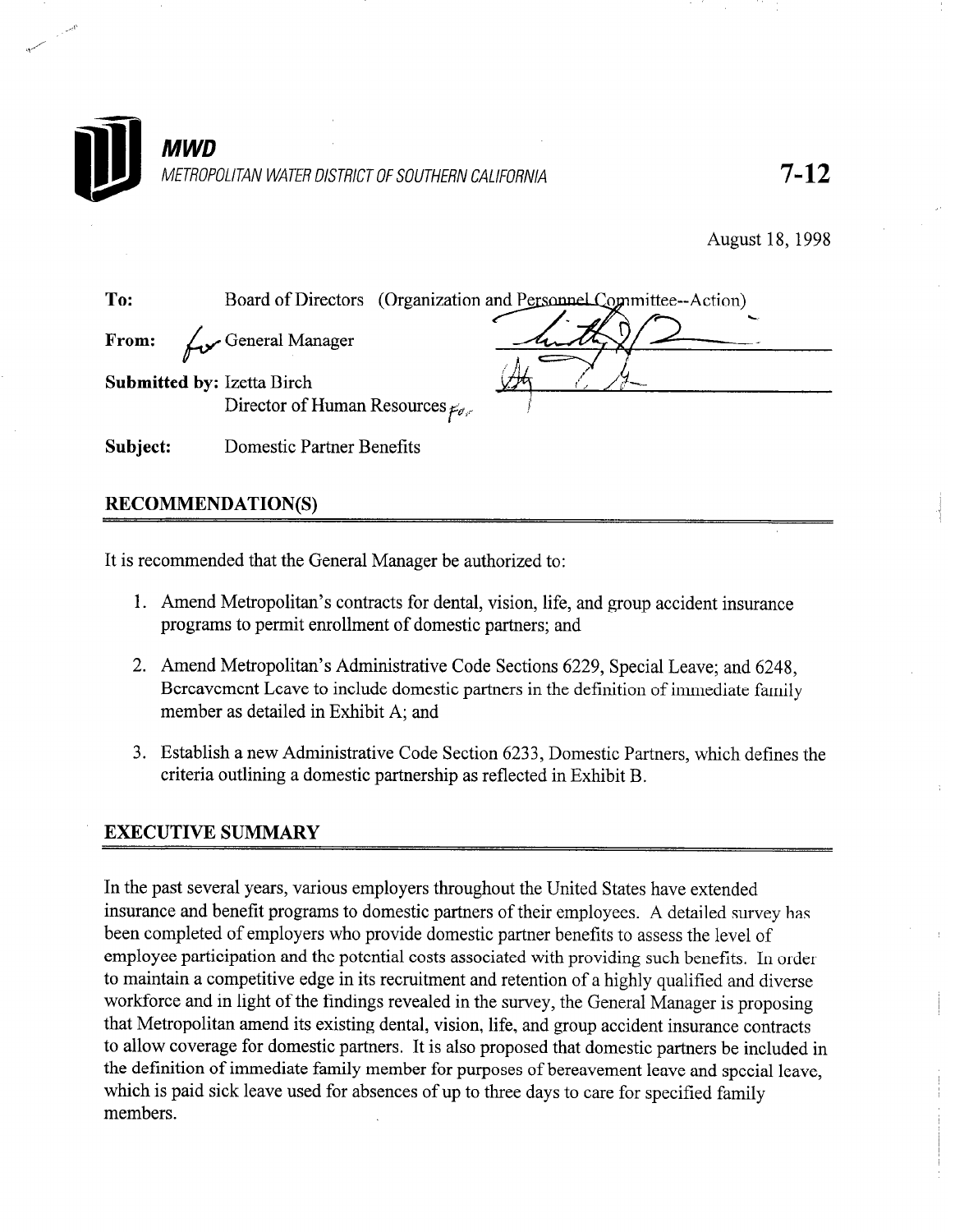#### DETAILED REPORT

Requests were received from the Gay and Lesbian Employees Association of Metropolitan (GLEAM) and from two of the directors on Metropolitan's Board to address the issue of extending various benefits to domestic partners. Metropolitan's bargaining representatives, AFSCME Local 1902, the Management and Professional Employees Association, Supervisors' Association, and the Association of Confidential Employees have agreed with this issue in concept as long as the existing benefit programs provided by MWD are not diminished if domestic partners are included.

Many U. S. employers offer benefits to domestic partners of their employees. A survey has been conducted of several employers in the State of California which provide domestic partner benefits; many of these are public employers. Survey data included applicable domestic partner benefits, employee participation, and the cost of implementation. A list of California employers that currently extend benefits to domestic partners can be found in Exhibit C.

The Cities of Berkeley and West Hollywood were two of the first employers in the United States to offer benefits to domestic partners. Their programs both began in 1985 and have been programs at which other employers have looked when considering offering domestic partner benefits to their employees. Like most employers surveyed, domestic partner benefits under both cities extend to same sex and opposite sex partners.

Several of the employers surveyed extend domestic partner benefits for medical and dental insurance. Metropolitan contracts with CalPERS for its medical insurance under the Public Employees' Medical and Hospital Care Act (PEMHCA); however, PEMHCA regulations do not currently permit enrollment of domestic partners. Assembly Bill 427 (Knox) was introduced in 1997. This bill would, if passed, allow PEMHCA the option of offering medical insurance to domestic partners. At this time, therefore, medical insurance for domestic partners is not being proposed at Metropolitan.

In addition, many surveyed employers also extend bereavement leave, sick leave, and/or vision care benefits to domestic partners and allow their employees to take family leave under the Family and Medical Leave Act (FMLA) and California Family Rights Act (CFRA) to care for a domestic partner with a serious health condition.

The General Manager is proposing that Metropolitan's existing contracts for dental, dependent vision, life insurance, and group accident insurance be amended to permit enrollment of domestic partners. It is further proposed that the Administrative Code sections authorizing Special Leave and Bereavement Leave be amended to include domestic partners in the definition of immediate family members as reflected in Exhibit A. In addition, it is proposed that a new Administrative Code section be established outlining the criteria for domestic partnership as reflected in Exhibit B. It is recommended that a domestic partnership be defined as one where two adults of the same or opposite sex have chosen to share their lives indefinitely in an exclusive and committed relationship to the same extent as married persons, reside together, and share a mutual obligation of support for the basic necessities of life. Each employee who requests benefit coverage for a domestic partner will be required to complete a declaration form to certify domestic partnership,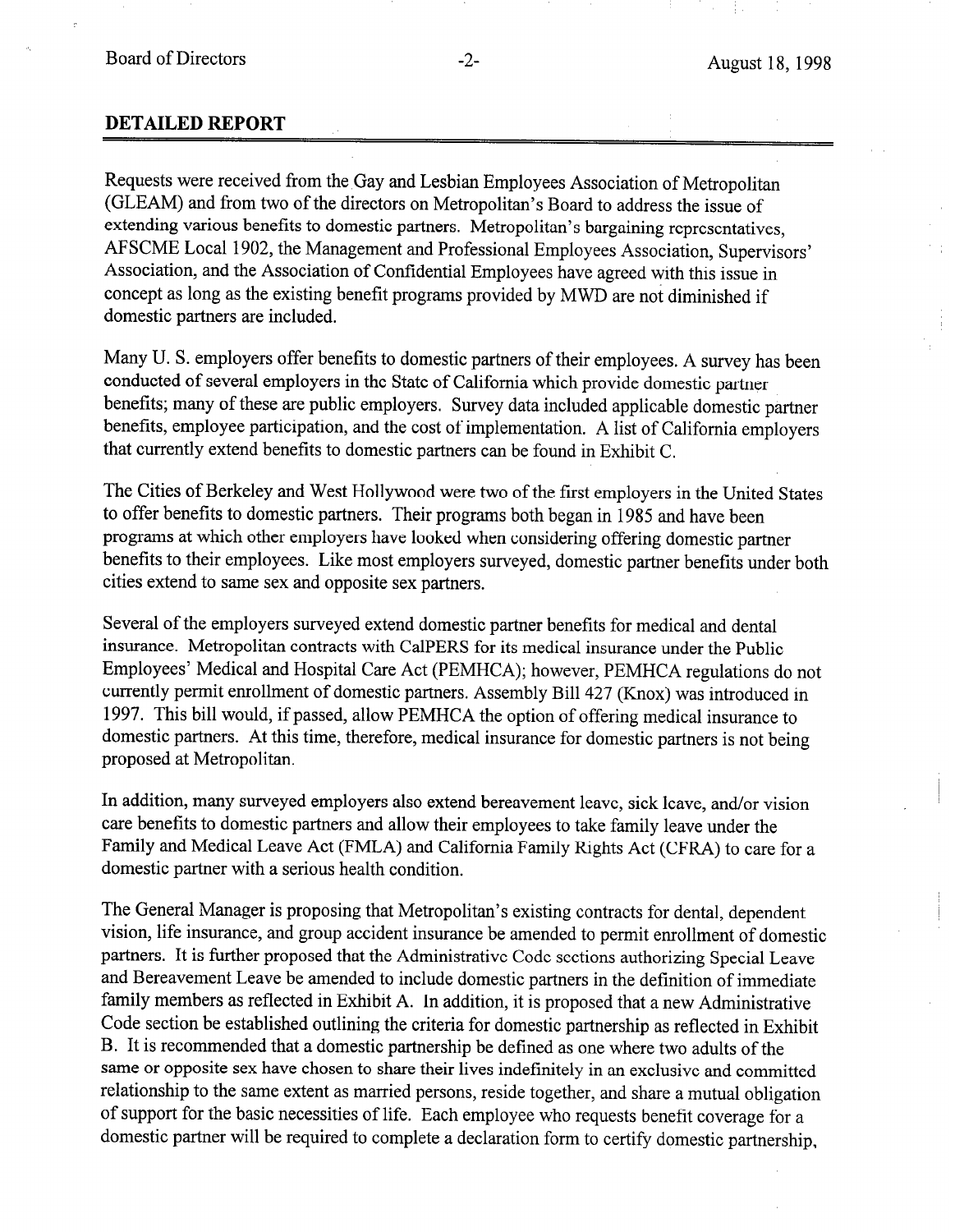#### Board of Directors -3- August 18, 1998

and employees will be required to complete a declaration of the termination of such partnership where applicable (Exhibits D and E).

Analysis of survey findings indicates that providing benefits, such as those proposed by the actions currently being recommended, has a minimal, if any, adverse cost impact. Overall, claims experience of those agencies surveyed has not revealed a higher level of utilization by domestic partners than by other family members. In fact, several studies indicate that there is no additional financial risk to employers. These findings were stated by the Cities of Laguna Beach, Los Angeles, San Francisco and West Hollywood, and from studies done by the City University of New York (CUNY), Hewitt Associates, and the Society for Human Resources Management (SHRM).

The majority of employers surveyed indicate that the employee participation rate in domestic partner benefits ranged between 0.5 and 4.0 percent. Based on Metropolitan's current employee population, this could result in from 9 to 76 employees who might elect to cover domestic partners. The approximate cost of providing benefits to domestic partners was derived by estimating the number of employees who might participate and the approximate cost of the benefits provided. Metropolitan's estimated cost to add domestic partner benefits as proposed herein could range from \$6,804 to \$57,456 per year as shown in Exhibit F.

DLW/dlw

Attachments

1292bo.doc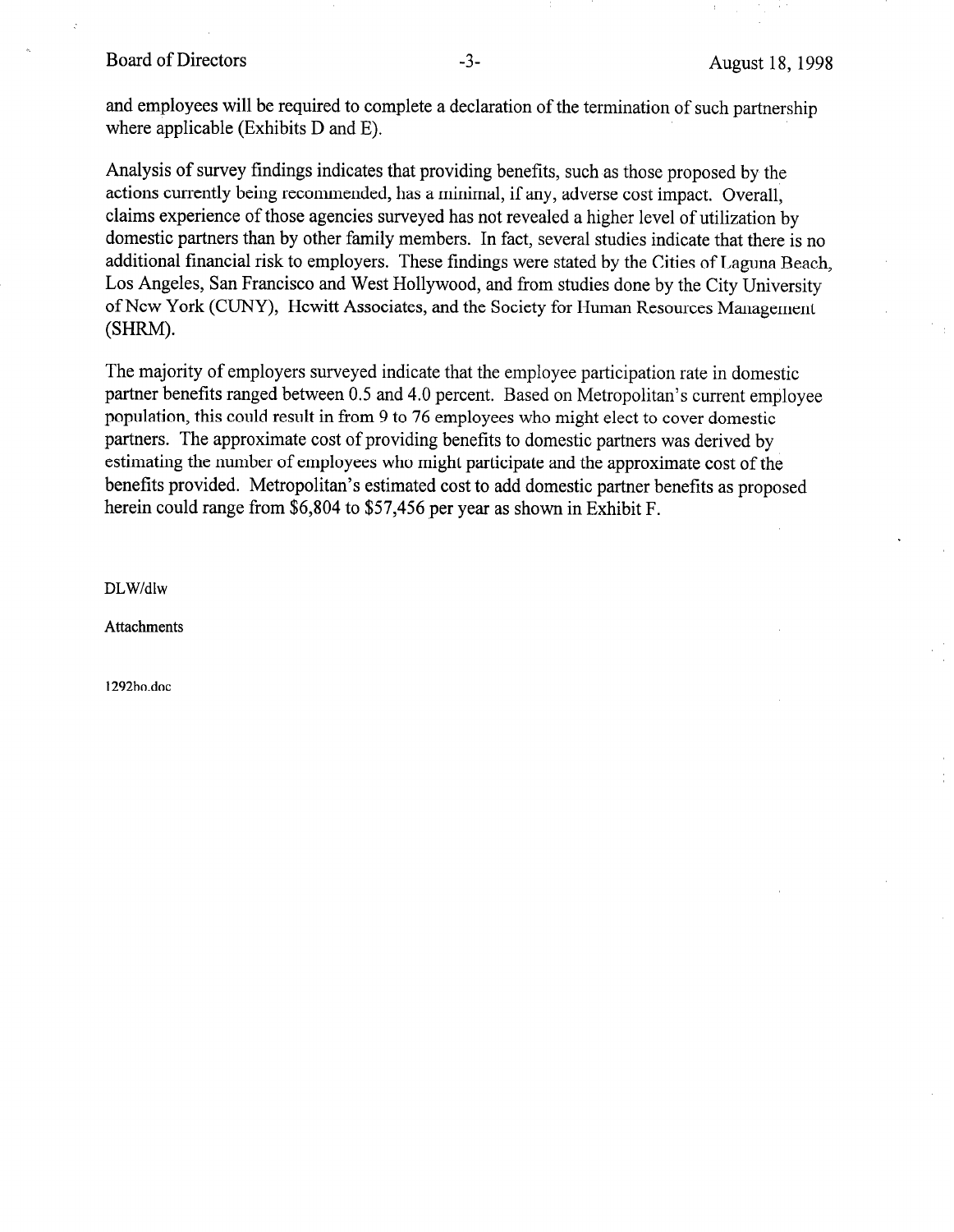#### 6229. Special Leave

(a) Special leave with pay may be taken and charged against sick leave credits, subject to the limitations provided in this section, for illness in the employee's immediate family other than the employee's own illness. Such leave shall be permitted in the case of an operation, birth of the employee's child, or during an illness of a member of the immediate family, but the total. such special leave with regard to a single operation, birth, or illness shall not exceed three regular work days. For purposes of this section, "immediate family" means spouse, domestic partner, child, parent, brother or sister.

#### 6248. Bereavement Leave

Upon the death of a member of an employee's immediate family, the employee shall be allowed such bereavement leave with pay as is actually necessary to take care of funeral arrangements or to attend the funeral, but not to exceed 24 working hours with regard to any such death. For the purposes of this section, "immediate family" means spouse, domestic partner, child, parent, parent-in-law, brother, sister, stepparent, stepchild, grandparent and grandchild.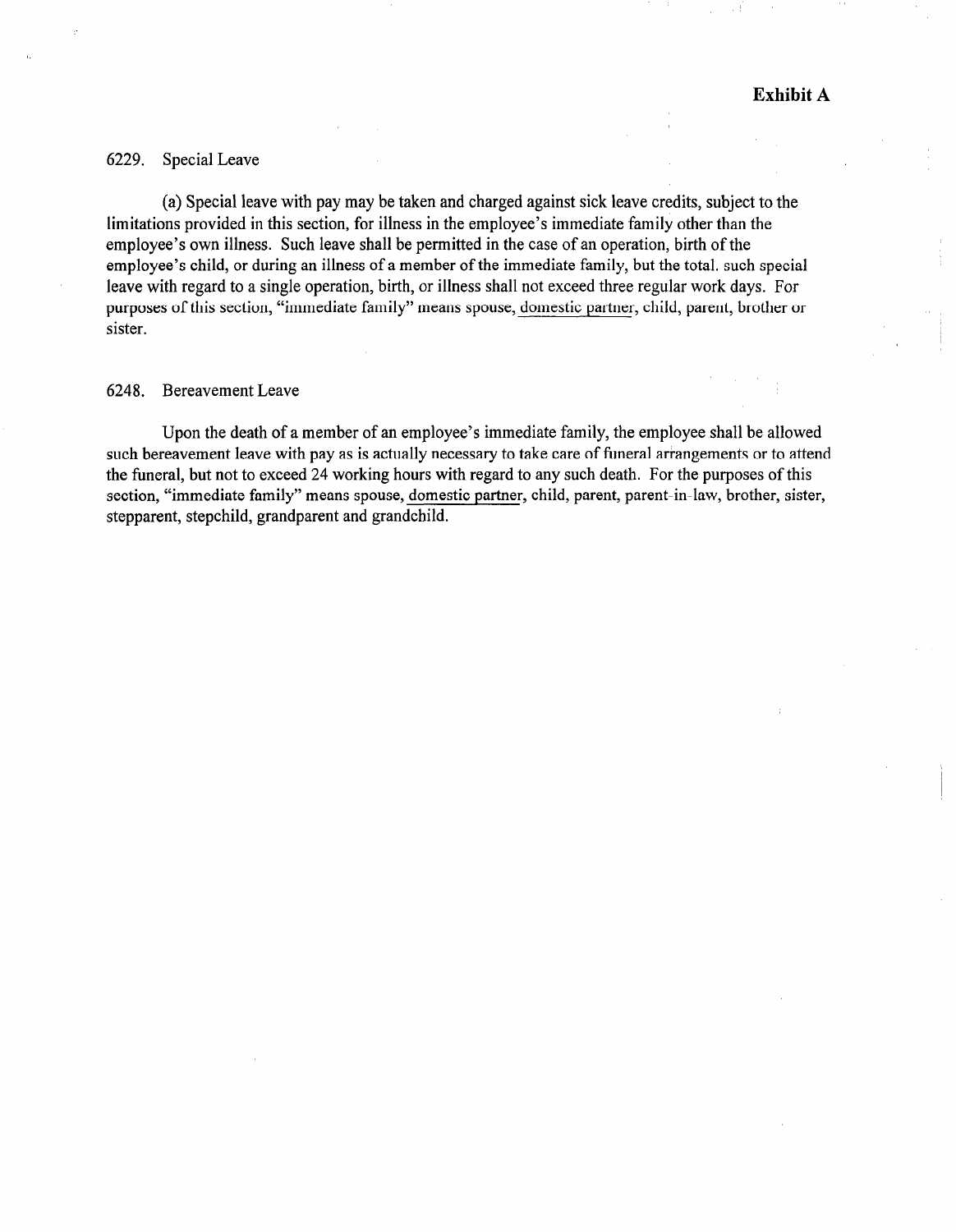#### 6233. Domestic Partners

(a) A domestic partnership exists when all of the following occur:

(1) Both persons are involved together in a committed and mutually exclusive relationship with each other;

(2) Both persons are of the age of legal consent (at least age 18);

(3) The two persons are not blood relatives;

(4) Both persons are living together in the same residence;

(5) The two persons are sharing the common necessities of life and have a joint

responsibility for each other's welfare and living expenses;

(6) Both persons are not currently married to another person nor involved in another domestic partner relationship;

Partnership; (7) Both persons have signed and have had notarized a Declaration of Domestic

(8) Both persons have not signed a Declaration of Domestic Partnership with another individual within the past six-month period.

(b) A domestic partnership shall terminate when any of the following occurs:

(1) One of the domestic partners dies;

(2) One of the domestic partners marries;

(3) The domestic partners no longer have a common residence

(A) A temporary separation resulting from work, education, or health related requirements shall not constitute the cessation of a common residence.

(c) Upon establishment or termination of the domestic partnership, the employee shall notify the Director of Human Resources by filing a form designated by the Human Resources Division,

(d) A domestic partner shall be included in the definition of a family member for the purposes of Sections 6229, Special Leave; 623 1, Family and Medical Leave; and 6248, Bereavement Leave.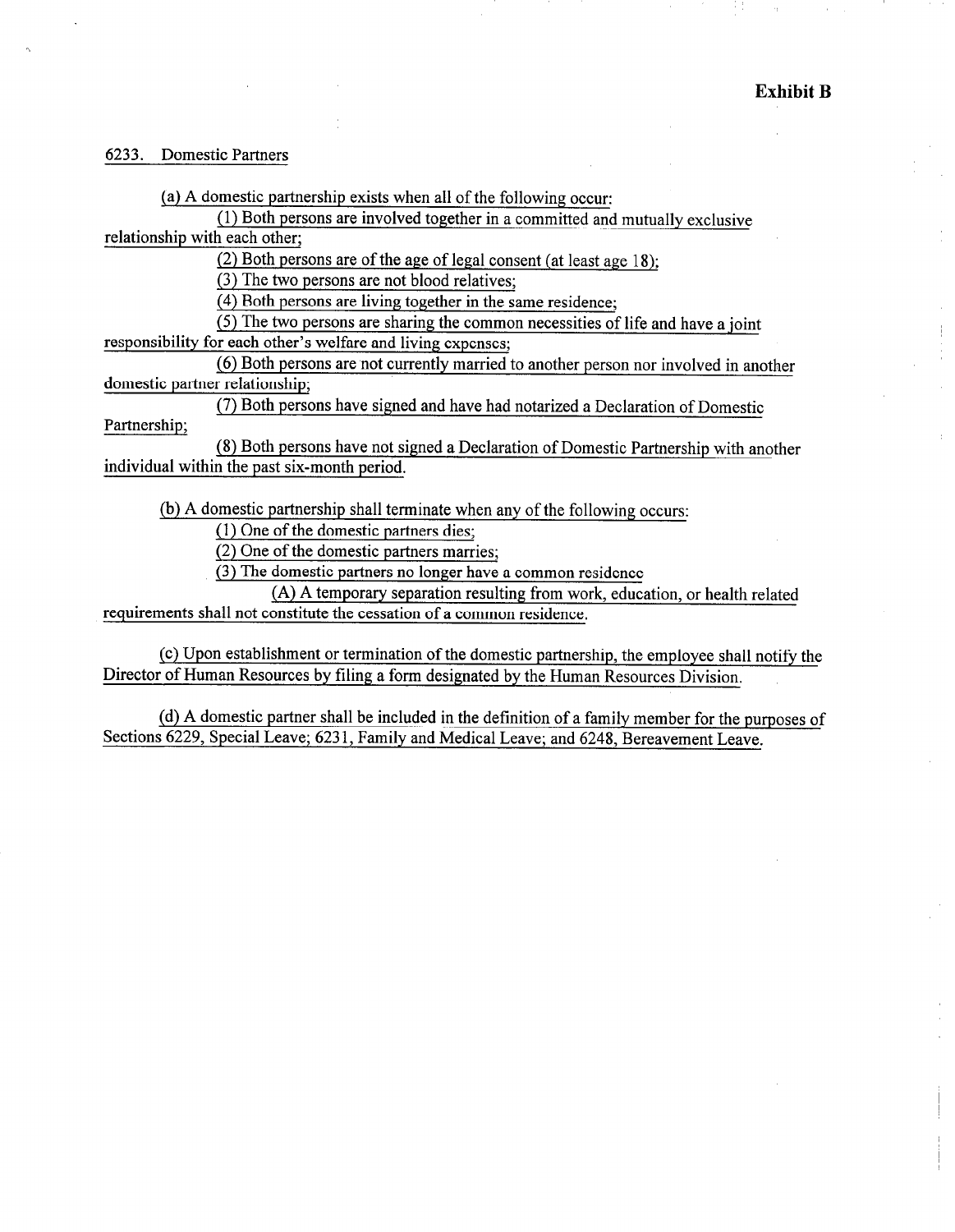#### CALIFORNIA EMPLOYERS OFFERING DOMESTIC PARTNER BENEFITS January 1998

#### PUBLIC

Berkeley Unified School District City of Berkeley \* City of Laguna Beach \* City of Los Angeles \* City of Oakland City of Sacramento City of San Diego City of San Francisco \* City of Santa Cruz \* City of Santa Monica \* City of West Hollywood \* County of Alameda County of Los Angeles \*

County of Marin County of San Francisco County of San Mateo County of Santa Cruz East Bay Municipal Utility District \* Los Angeles County Metro Transportation Authority \* Los Angeles Unified School District \* Santa Cruz Metro Transit District San Jose Unified School District State Bar of California University of California \*

#### PRIVATE

Actor's Fund of America Acture Systems Adobe Systems Advanced Micro Devices American President Apple Computer Atlantic Records Auto Desk Bank America Corporation Bay Area Air Quality Management Bay Area Rapid Transit Borland International Cadence Computer Software California Pacific Medical Center Charles Schwab & Company Chiron Consumer's Union

Creative Artists Agency  $C$ Icalive Alusis Agency Director's Guild-Industry Health Fund Discovery Channel Dream Works SKG E! Entertainment Television Edison International \* Entertainment Radio Network Frame Technology Heller, Ehrman White & McAuiliffe Hewlett-Packard Informix Software Intermedia Partners Jet Propulsion Laboratory \* Kaiser Permanente KOED Radio Latham & Watkins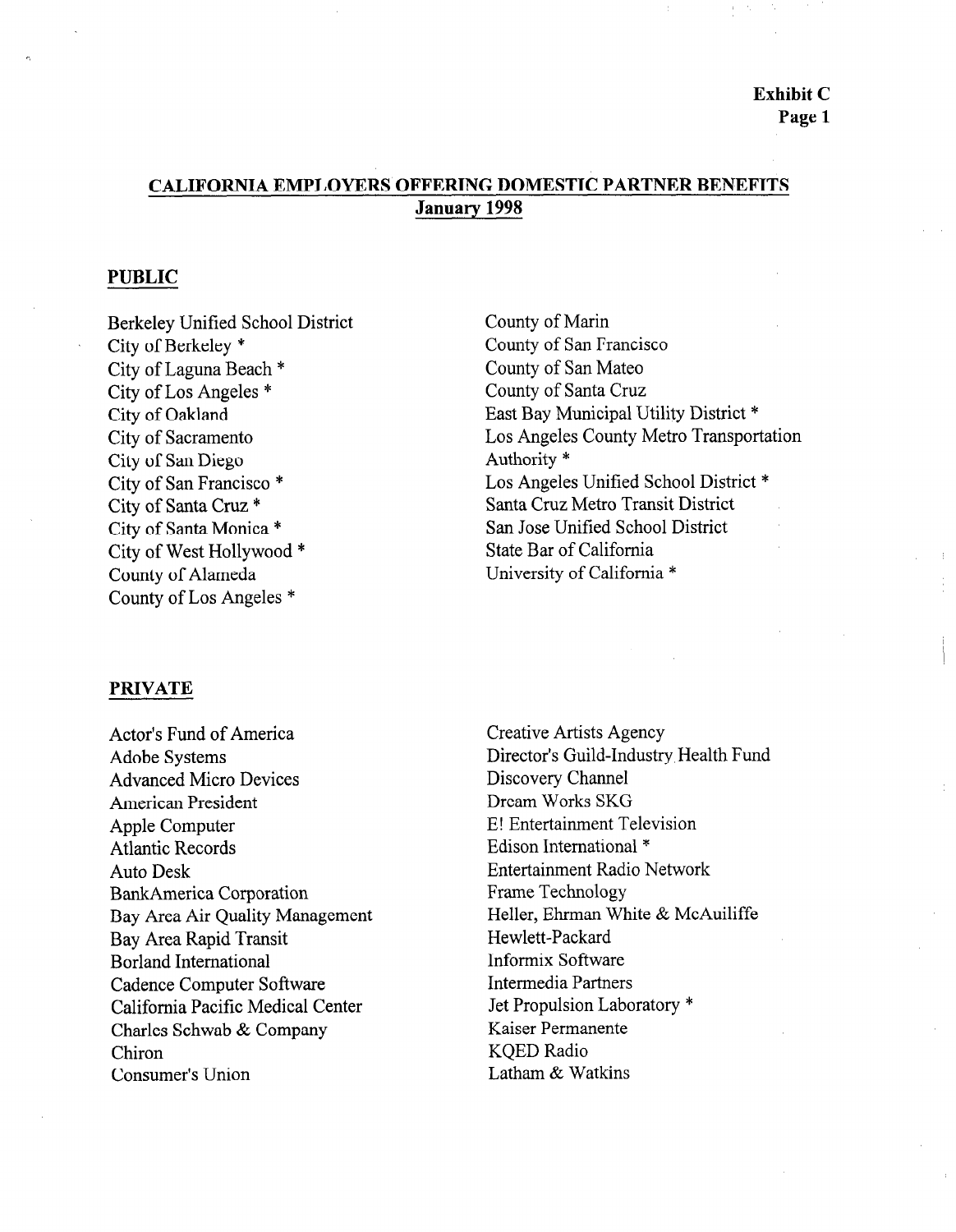Exhibit C Page 2

#### CALIFORNIA EMPLOYERS OFFERING DOMESTIC PARTNER BENEFITS January 1998

#### PRIVATE (Continued)

Levi Strauss & Company \* Los Angeles Philharmonic Assoc. Lotus Development \* Lucas Films **MCA** McCutchin, Doyle, Brown & Enersen MICROSOFT Corporation \* Morrison & Foerster NeXT Computer Oakland Children's Hospital **Oracle** Orrick, Herrington & Sutcliffe Pacific Enterprises Pacific Gas and Electric \* Para Transit Paramount Pictures

Pillsbury, Madison & Sutro San Francisco 49er's San Francisco Chronicle San Francisco Examiner San Francisco Giants Santa Cruz Operations Silicon Graphics Sony Pictures Entertainment Southern California Gas Company \* Sun Microsystems Sybase Walt Disney Wells Fargo & Company William Morris Agency Working Assets Funding Service Writers Guild-Industry Health Fund

#### EDUCATIONAL

Antioch California Institute of Technology California Histitute of Technolo California Academy of Science Occidental College Pitzer College Pomona College<br>Stanford University

\* Employers included in Metropolitan's survey of Domestic Partner Benefits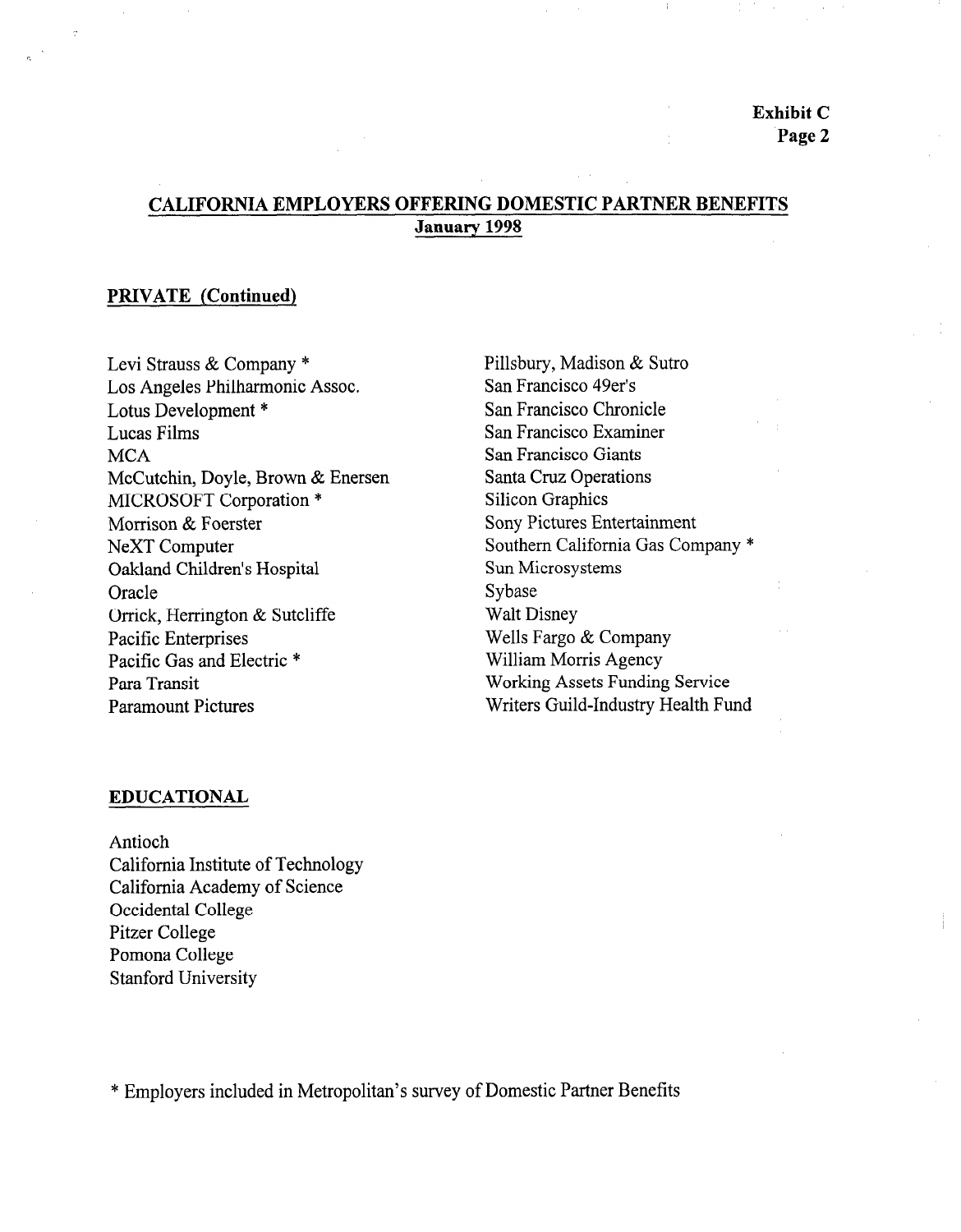# METROPOLITAN WATER DISTRICT OF SOUTHERN CALIFORNIA DECLARATION OF DOMESTIC PARTNERSHIP

| <b>Employee</b> |                                                       |                                               |    |  |                                                                                                    |  |  |
|-----------------|-------------------------------------------------------|-----------------------------------------------|----|--|----------------------------------------------------------------------------------------------------|--|--|
|                 |                                                       |                                               |    |  | Name: <u>December 2008</u> Employee #: <u>December 2008</u> MetNet #: 2008 MetNet #: 2008          |  |  |
|                 |                                                       |                                               |    |  |                                                                                                    |  |  |
|                 | <b>Domestic Partner</b>                               |                                               |    |  |                                                                                                    |  |  |
| Name:           |                                                       |                                               |    |  | Birthdate: Social Security #:                                                                      |  |  |
|                 | Last                                                  | First                                         | MI |  |                                                                                                    |  |  |
|                 |                                                       | Partner's Dependent Children (If applicable): |    |  |                                                                                                    |  |  |
|                 |                                                       |                                               |    |  | Birthdate: Social Security #:                                                                      |  |  |
|                 | <b>Last Name</b>                                      | <b>First Name</b>                             | MI |  |                                                                                                    |  |  |
|                 | <b>Last Name</b>                                      | <b>First Name</b>                             | MI |  | Birthdate: Social Security #:                                                                      |  |  |
|                 |                                                       |                                               |    |  | I, <u>Chaployee Name</u> end Comestic Partner's Name declare and certify that we are               |  |  |
|                 |                                                       |                                               |    |  | domestic partners in accordance with the criteria outlined below and that our domestic partnership |  |  |
|                 |                                                       |                                               |    |  |                                                                                                    |  |  |
|                 |                                                       | (Date)                                        |    |  |                                                                                                    |  |  |
|                 |                                                       |                                               |    |  | <b>DOMESTIC PARTNERSHIP CERTIFICATION CRITERIA</b>                                                 |  |  |
| $\bullet$       |                                                       |                                               |    |  | We are involved in a committed and mutually exclusive relationship with each other;                |  |  |
| $\bullet$       | We are of the age of legal consent (at least age 18); |                                               |    |  |                                                                                                    |  |  |
| $\bullet$       | We are not blood relatives;                           |                                               |    |  |                                                                                                    |  |  |
| $\bullet$       |                                                       | We are living together in the same residence; |    |  |                                                                                                    |  |  |

- We share the common necessities of life and have a joint responsibility for each other's welfare and  $\bullet$ living expenses;
- We are not currently married to another person nor involved in another domestic partner relationship;
- We have signed this Declaration of Domestic Partnership;  $\bullet$
- We have not signed a Declaration of Domestic Partnership with another individual within the past  $\bullet$ six-month period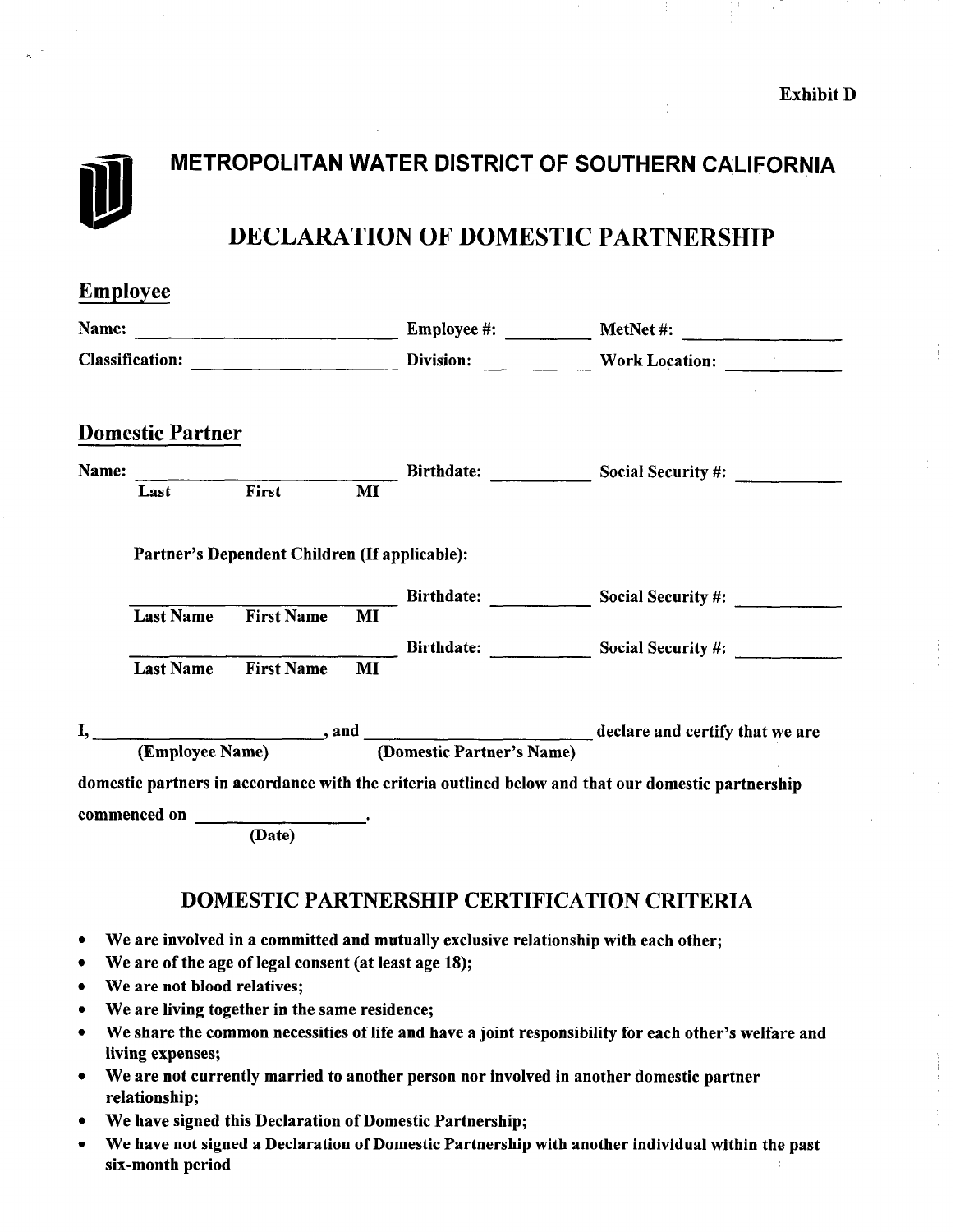#### Employee Acknowledgments

I understand that this Declaration is to certify my domestic partnership only, and if I wish to include my domestic partner in any of the applicable benefit programs available through Metropolitan, I must complete the appropriate enrollment form(s).

I understand that I have an obligation to submit written notification to Metropolitan's Human Resources Division within 30 days of termination of my domestic partnership due to:

> Death; or Marriage; or No longer having a common residence

I understand that after such termination, a subsequent Declaration of Domestic Partnership may not be filed until six months or more have elapsed from the date the written notification of termination of domestic partnership was received by the Human Resources Division.

#### Declaration / Notarization

I declare, under penalty of perjury, that the statements in this Declaration are true and correct to the best of my knowledge.

| <b>Employee Name (Please Print):</b>          | <b>Domestic Partner Name (Please Print):</b>  |
|-----------------------------------------------|-----------------------------------------------|
| Current Address (street/apt./city/state/zip): | Current Address (street/apt./city/state/zip): |
| <b>Employee Signature:</b>                    | <b>Domestic Partner's Signature:</b>          |
| Date:                                         | Date:                                         |

Space Below for use by Notary Public Space Below for use by Notary Public

RETURN COMPLETED DECLARATION FORMS TO THE BUMAN RESOURCES DIVISION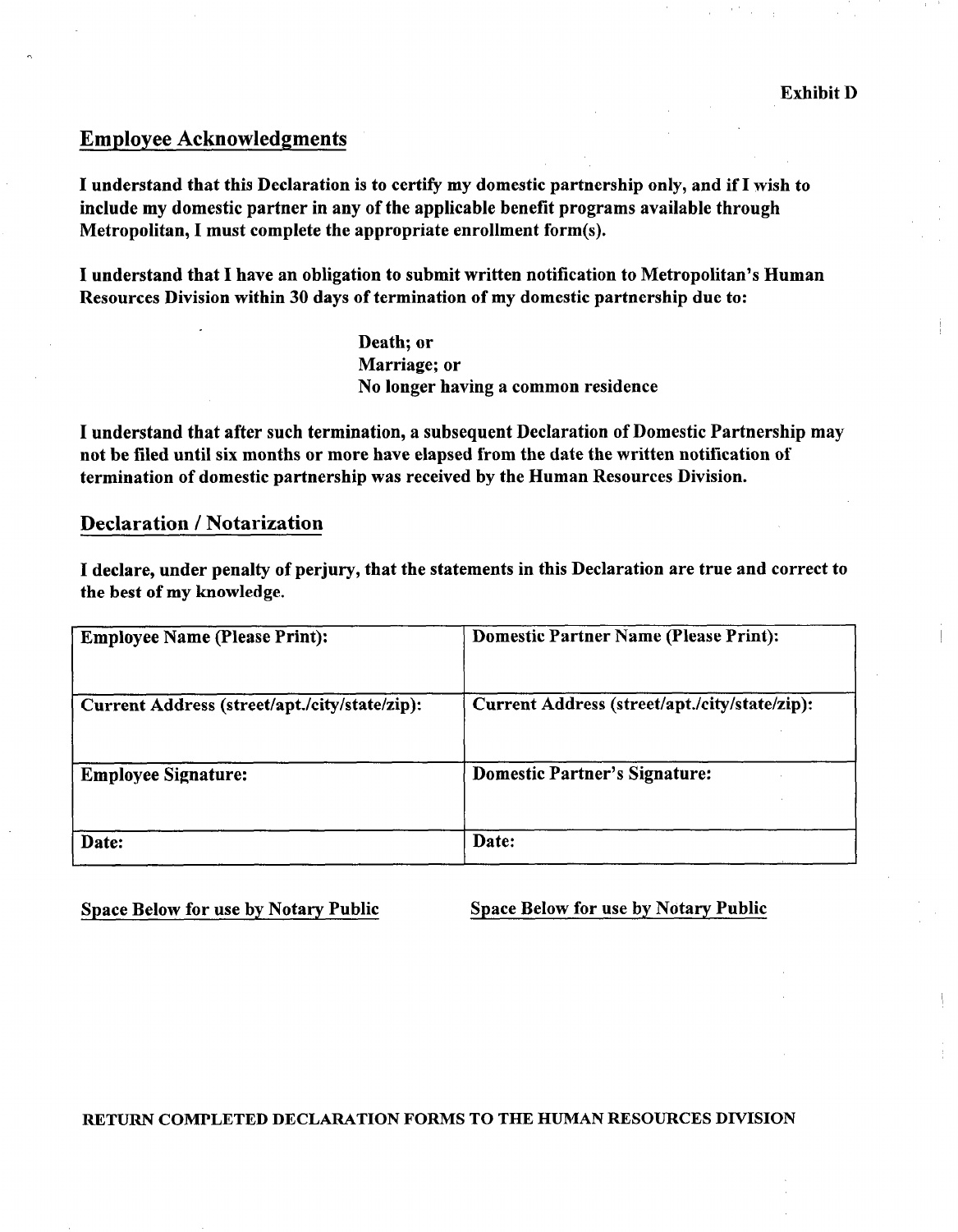# METROPOLITAN WATER DISTRICT OF SOUTHERN CALIFORNIA

### DECLARATION OF TERMINATION OF DOMESTIC PARTNERSHIP

| <b>Employee</b>                                          |                                                                                                       |                                  |  |
|----------------------------------------------------------|-------------------------------------------------------------------------------------------------------|----------------------------------|--|
| Name:                                                    | <b>Employee</b> #:                                                                                    | MetNet #: $\qquad \qquad$        |  |
| <b>Classification:</b>                                   | Division:                                                                                             | <b>Work Location:</b>            |  |
| <b>Former Domestic Partner</b>                           |                                                                                                       |                                  |  |
|                                                          |                                                                                                       | Birthdate: Social Security #:    |  |
|                                                          |                                                                                                       |                                  |  |
| (Employee Name)                                          | my domestic partner in accordance with the criteria outlined below and that our domestic partnership  | (former Domestic Partner's name) |  |
| (Date)                                                   | ceased on _____________________. I further understand that I may not sign a subsequent Declaration of |                                  |  |
| <b>Termination of Domestic Partnership is Completed.</b> | Domestic Partnership with another individual until six months have elapsed from the date this         |                                  |  |
|                                                          | <b>DOMESTIC PARTNERSHIP CERTIFICATION CRITERIA</b>                                                    |                                  |  |
| $\bullet$                                                | We are involved in a committed and mutually exclusive relationship with each other;                   |                                  |  |
| We are of the age of legal consent (at least age 18):    |                                                                                                       |                                  |  |

- We are not blood relatives;
- We are living together in the same residence;
- We share the common necessities of life and have a joint responsibility for each other's welfare and living expenses;
- We are not currently married to another person nor involved in another domestic partner relationship;
- We have signed this Declaration of Domestic Partnership;
- We have not signed a Declaration of Domestic Partnership with another individual within the past six-month period

#### Declaration

I declare, under penalty of perjury, that the statements in this Declaration are true and correct to the best of my knowledge.

| <b>Employee Name (Please Print):</b> | <b>Current Address:</b> |
|--------------------------------------|-------------------------|
| <b>Employee Signature:</b>           | Date:                   |
|                                      |                         |

#### RETURN COMPLETED DECLARATION FORMS TO THE HUMAN RESOURCES DIVISION